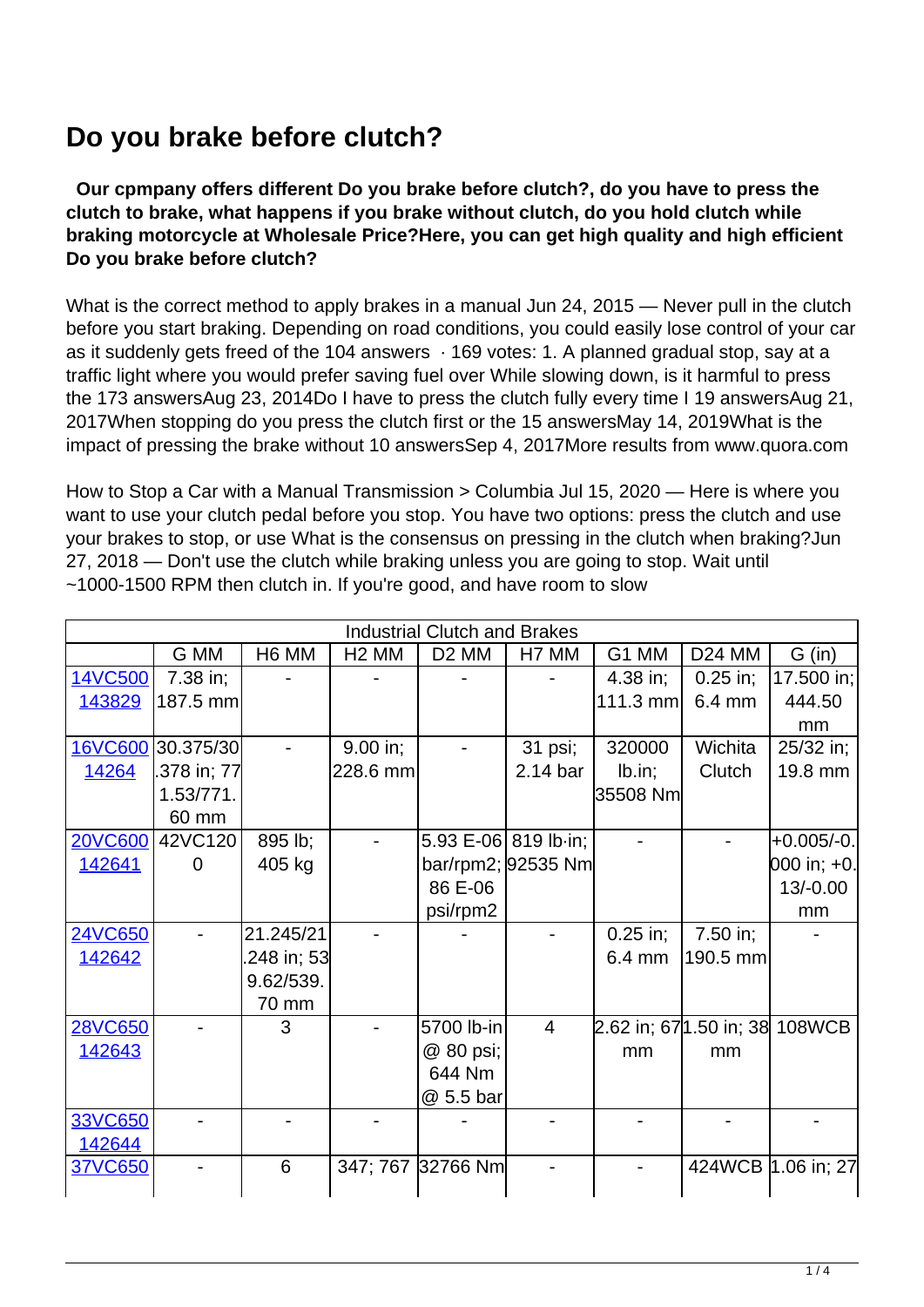| 142645         |                    |                                           |                    | @ 5.5 bar                   |                       |                 |               | mm          |
|----------------|--------------------|-------------------------------------------|--------------------|-----------------------------|-----------------------|-----------------|---------------|-------------|
| <b>42VC650</b> |                    | 1/2-13 in; 75700 Nm                       |                    | 16                          | 44.86 in;             | $6\phantom{1}6$ | 7.750 in;     | 1 3/8-6 in; |
| 142647         | $1/2 - 13$         | @ 5.5 bar                                 |                    |                             | 1139 mm               |                 | 197 mm        | $13/8-6$    |
|                | mm                 |                                           |                    |                             |                       |                 |               | mm          |
| 11.5VC50       | Wichita            | 12                                        | 28.750 in;         |                             |                       |                 |               | 70 gpm;     |
| 0 142112       | Clutch             |                                           | 730.25             |                             |                       |                 |               | 264 lpm     |
|                |                    |                                           | mm                 |                             |                       |                 |               |             |
| 14VC500        |                    |                                           | 7719 lb;           | 2744000                     | 416797                |                 | 600           | 56.50 in;   |
| 142114         |                    |                                           | 3501 kg            | $\ $ b-in $\circledcirc$ 80 |                       |                 |               | 1435.0      |
|                |                    |                                           |                    | psi;                        |                       |                 |               | mm          |
|                |                    |                                           |                    | 310030                      |                       |                 |               |             |
|                |                    |                                           |                    | Nm @ 5.5                    |                       |                 |               |             |
|                |                    |                                           |                    | bar                         |                       |                 |               |             |
|                | 16VC600 18.375 in; |                                           | 6                  |                             | 4.88 in;              | 9.000 in;       | 27            |             |
| 142115         | 466.7 mm           |                                           |                    |                             | 124 mm                | 229 mm          |               |             |
| <b>20VC600</b> |                    | 28VC650                                   |                    |                             |                       | 36.750 in;      | 364000        |             |
| 142116         |                    |                                           |                    |                             |                       | 933.5 mm        | $Ib\cdot in;$ |             |
|                |                    |                                           |                    |                             |                       |                 | 41125 Nm      |             |
| <b>24VC650</b> |                    | $0.16$ in; $4$                            |                    |                             | +0.000/-0.2.38 in; 60 | 11.63 in;       |               | $3/8 - 18$  |
| 142117         |                    | mm                                        |                    | 005 in; +0.                 | mm                    | 295 mm          |               | <b>NPT</b>  |
|                |                    |                                           |                    | $00/-0.20$                  |                       |                 |               |             |
| <b>28VC650</b> | $17.38$ in;        |                                           | 240 gpm; 36.378/36 | mm                          |                       |                 | 6.00 in;      |             |
| 142118         | 441.5 mm           | 908 lpm                                   | .375 in; 92        |                             |                       |                 | 152.4 mm      |             |
|                |                    |                                           | 3.93/924.          |                             |                       |                 |               |             |
|                |                    |                                           | 00 mm              |                             |                       |                 |               |             |
| 33VC650        |                    | 20.36 in;                                 |                    | 44.50 in;                   |                       |                 |               |             |
| 142119         |                    | 517 mm                                    |                    | 1130 mm                     |                       |                 |               |             |
| 37VC650        | 9.75 in;           | 47000                                     | 9.38 in;           | $1.50$ in;                  |                       |                 |               |             |
| <u> 14212</u>  |                    | $ 247.7$ mm lb.in; 5310 238.3 mm  38.1 mm |                    |                             |                       |                 |               |             |
|                |                    | Nm                                        |                    |                             |                       |                 |               |             |
| 42VC650        |                    |                                           |                    | 1870 Nm                     |                       |                 |               |             |
| 142121         |                    |                                           |                    |                             |                       |                 |               |             |
| 14VC100        |                    |                                           |                    | 1200                        | 324WCS                | 11.50 in;       | 1010;         |             |
| 0 142838       |                    |                                           |                    |                             |                       | 292 mm          | 234;          |             |
|                |                    |                                           |                    |                             |                       |                 | 42.56; 9.2    |             |
| 16VC100        | 1275 hp;           |                                           |                    |                             |                       |                 |               |             |
| 0 142821       | 951 kW             |                                           |                    |                             |                       |                 |               |             |
| <b>20VC100</b> |                    | 227 lb;                                   |                    | 7-327-110                   |                       |                 |               | 12.50 in;   |
| 0 142832       |                    | 103 kg                                    |                    | $-100-0$                    |                       |                 |               | 317.5 mm    |
|                | 24VC100 20.5 gpm;  | 28800                                     | 11.375/11          |                             | 15.997/16             | 314 lb;         | 3.00 in; 76   |             |
| 0 142675       | 78 lpm             | Ib.in; 3196.378 in; 28                    |                    |                             | 000 in; 40            | 142.4 kg        | mm            |             |
|                |                    | <b>Nm</b>                                 | 8.93/289.          |                             | 6.32/406.             |                 |               |             |
|                |                    |                                           | 00 mm              |                             | 40 mm                 |                 |               |             |
| 28VC100        |                    | 105 gpm;                                  | 460950             | 15.50 in;                   | 19.87 in;             |                 | 162 gpm;      |             |
| 0 142674       |                    | 396 lpm                                   | Ib.in;             | 393.7 mm                    | 505 mm                |                 | 611 lpm       |             |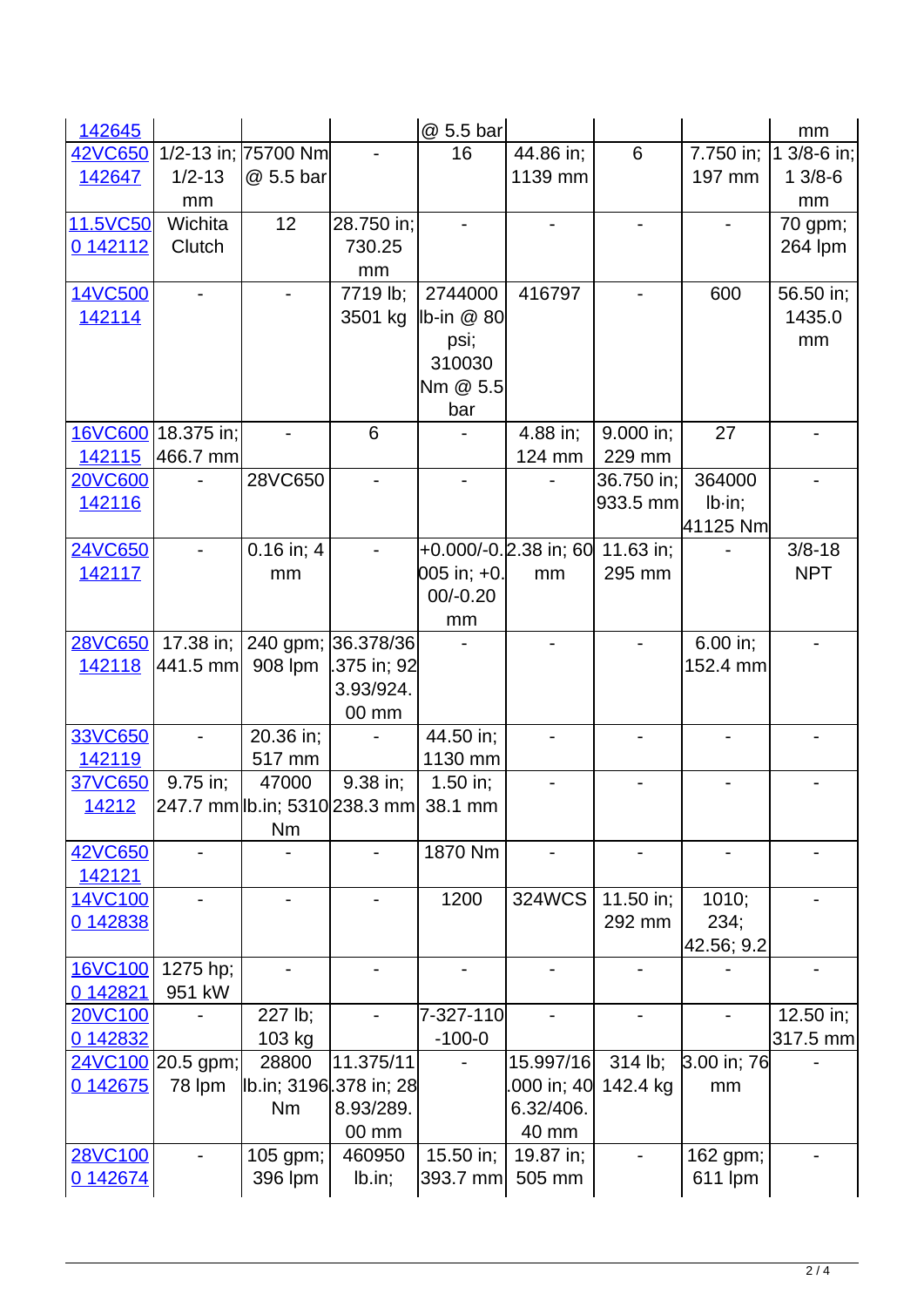|          |                              |                          | 52079 Nm                     |                          |                          |                              |                          |            |
|----------|------------------------------|--------------------------|------------------------------|--------------------------|--------------------------|------------------------------|--------------------------|------------|
| 32VC100  |                              | 2950 lb;                 |                              |                          |                          |                              |                          |            |
| 0 142673 |                              | 1338 kg                  |                              |                          |                          |                              |                          |            |
| 38VC120  | 1850 rpm                     |                          |                              |                          | 3                        | 5.56 in;                     |                          | 14.63 in;  |
| 0 142739 |                              |                          |                              |                          |                          | 141 mm                       |                          | 372 mm     |
| 42VC120  | 480 hp;                      |                          | 11.00 in;                    | 19.89 in;                | 15.25 in;                | 19.02 in;                    | $1/2 - 14$               |            |
| 0 142677 | 357.9 kW                     |                          | 279 mm                       | 505 mm                   | 387 mm                   | 483 mm                       | <b>NPT</b>               |            |
| 46VC120  |                              | 28.000 in;               |                              | 1.52 in; 39              | 100895                   | 41.500 in;                   |                          | 18.375 in; |
| 0 142671 |                              | 711 mm                   |                              | mm                       | Nm @ 5.5                 | 1054.1                       |                          | 932.1 mm   |
|          |                              |                          |                              |                          | bar                      | mm                           |                          |            |
| 52VC120  | 335 mm                       |                          |                              |                          |                          | 440 mm                       |                          |            |
| 0 142841 |                              |                          |                              |                          |                          |                              |                          |            |
| 51VC160  |                              |                          |                              | 300000                   | 27.378/27                | 54 gpm;                      |                          |            |
| 0 142835 |                              |                          |                              | Ib.in;                   | .375 in; 69              | 204 lpm                      |                          |            |
|          |                              |                          |                              | 33894 Nm  5.40/695.      |                          |                              |                          |            |
|          |                              |                          |                              |                          | 33 mm                    |                              |                          |            |
| 60VC160  |                              | 0.0175                   |                              |                          |                          | A400-1;                      | 400 mm                   |            |
| 0 142915 |                              | kg·m²                    |                              |                          |                          | A450;                        |                          |            |
|          |                              |                          |                              |                          |                          | A550                         |                          |            |
| 66VC160  |                              | $1.0 \text{ mm}$         |                              |                          | 110 mm                   | 154 mm                       |                          |            |
| 0 142097 |                              |                          |                              |                          |                          |                              |                          |            |
| 16VC100  |                              | 6                        | 411672                       |                          |                          | 208; 94                      | 3051 Nm                  |            |
| 0 142122 |                              |                          |                              |                          |                          |                              | @ 5.5 bar                |            |
| 20VC100  |                              | $0.57$ in; 14            |                              | 18                       |                          | 43.25 in;                    |                          |            |
| 0 142123 |                              | mm                       |                              |                          |                          | 1099 mm                      |                          |            |
| 24VC100  |                              |                          |                              |                          |                          |                              |                          |            |
| 0 142124 |                              |                          |                              |                          |                          |                              |                          |            |
| 28VC100  |                              |                          |                              |                          |                          |                              |                          |            |
| 0 142125 |                              |                          |                              |                          |                          |                              |                          |            |
| 32VC100  |                              |                          |                              | 1.000 in                 |                          |                              |                          |            |
| 0 142126 |                              |                          |                              |                          |                          |                              |                          |            |
| 38VC120  | 12                           | 21.25 in;                | $0.63$ in;                   | Wichita                  | 4.00 in;                 | 37838                        |                          |            |
| 0 142127 |                              | 539.8 mm                 | 16.0 mm                      | Clutch                   | 102 mm                   | Ib-in; 4275                  |                          |            |
|          |                              |                          |                              |                          |                          | <b>Nm</b>                    |                          |            |
| 42VC120  | $\qquad \qquad \blacksquare$ | $\overline{\phantom{0}}$ |                              | 165 mm                   | $\overline{\phantom{a}}$ |                              | $\overline{\phantom{a}}$ | 6000       |
| 0 142128 |                              |                          |                              |                          |                          |                              |                          | $min-1$    |
| 46VC120  | $\overline{\phantom{0}}$     | $\overline{\phantom{0}}$ | $\qquad \qquad \blacksquare$ | $\overline{\phantom{0}}$ |                          | $\qquad \qquad \blacksquare$ | -                        |            |
| 0 142129 |                              |                          |                              |                          |                          |                              |                          |            |
| 52VC120  | Spring                       | 180 mm                   |                              |                          |                          |                              |                          | 370 mm     |
|          | 0 142131 Applied, E          |                          |                              |                          |                          |                              |                          |            |
|          | lectro-                      |                          |                              |                          |                          |                              |                          |            |
|          | Hydraulic                    |                          |                              |                          |                          |                              |                          |            |
|          | Release                      |                          |                              |                          |                          |                              |                          |            |
| 51VC160  | Wichita                      |                          |                              |                          |                          |                              |                          |            |
| 0 14213  | Clutch                       |                          |                              |                          |                          |                              |                          |            |
| 60VC160  |                              |                          | 3.00 in;                     | 1000 psi;                |                          |                              |                          |            |